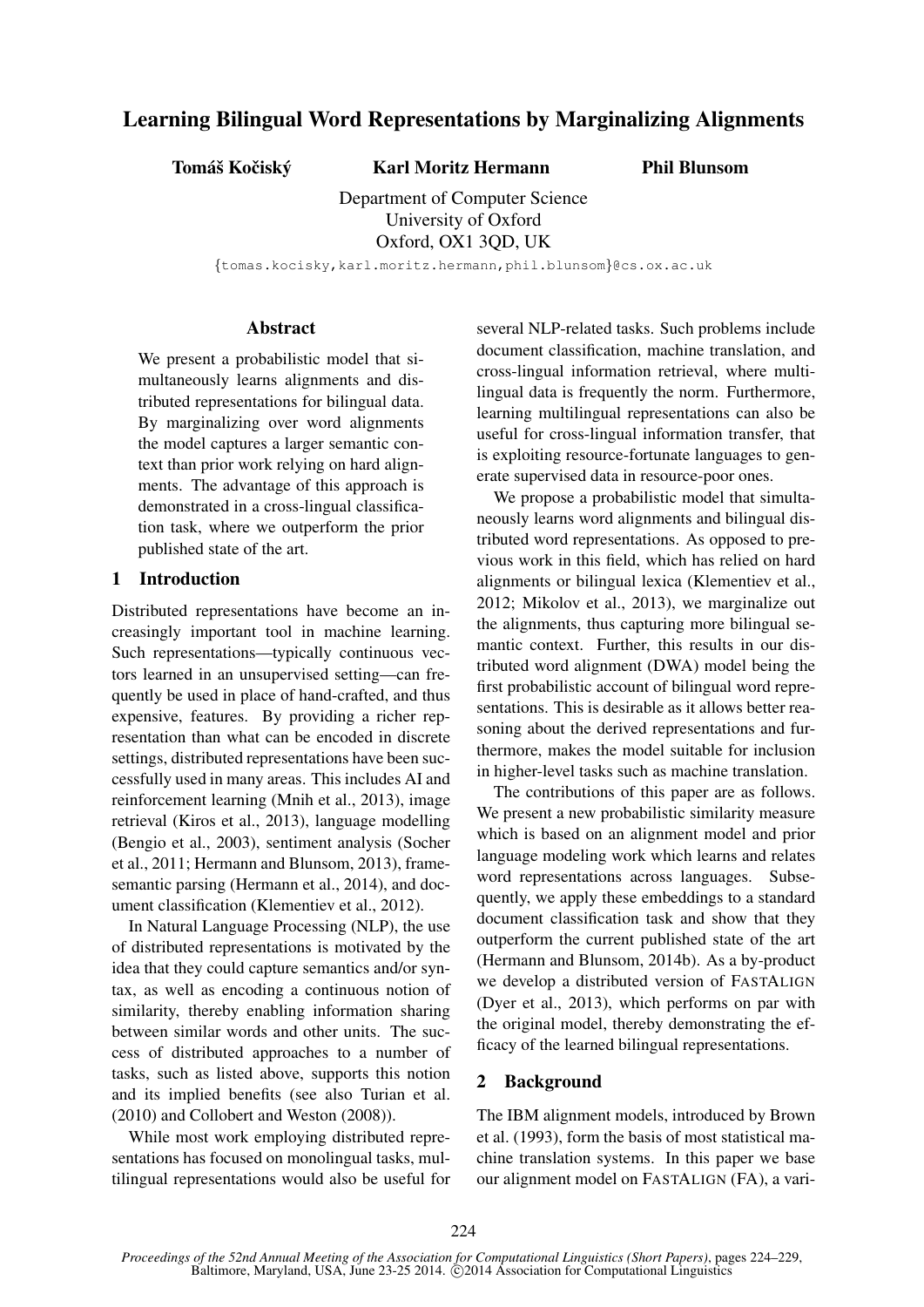ation of IBM model 2 introduced by Dyer et al. (2013). This model is both fast and produces alignments on par with the state of the art. Further, to induce the distributed representations we incorporate ideas from the log-bilinear language model presented by Mnih and Hinton (2007).

# 2.1 IBM Model 2

Given a parallel corpus with aligned sentences, an alignment model can be used to discover matching words and phrases across languages. Such models are an integral part of most machine translation pipelines. An alignment model learns  $p(\mathbf{f}, \mathbf{a}|\mathbf{e})$  (or  $p(\mathbf{e}, \mathbf{a}' | \mathbf{f})$  for the source and target sentences e and f (sequences of words). a represents the word alignment across these two sentences from source to target. IBM model 2 (Brown et al., 1993) learns alignment and translation probabilities in a generative style as follows:

$$
p(\mathbf{f}, \mathbf{a}|\mathbf{e}) = p(J|I) \prod_{j=1}^{J} p(a_j|j, I, J) p(f_j|e_{a_j}),
$$

where  $p(J|I)$  captures the two sentence lengths;  $p(a_j | j, I, J)$  the alignment and  $p(f_j | e_{a_j})$  the translation probability. Sentence likelihood is given by marginalizing out the alignments, which results in the following equation:

$$
p(\mathbf{f}|\mathbf{e}) = p(J|I) \prod_{j=1}^{J} \sum_{i=0}^{I} p(i|j, I, J) p(f_j|e_i).
$$

We use FASTALIGN (FA) (Dyer et al., 2013), a log-linear reparametrization of IBM model 2. This model uses an alignment distribution defined by a single parameter that measures how close the alignment is to the diagonal. This replaces the original multinomial alignment distribution which often suffered from sparse counts. This improved model was shown to run an order of magnitude faster than IBM model 4 and yet still outperformed it in terms of the BLEU score and, on Chinese-English data, in alignment error rate (AER).

#### 2.2 Log-Bilinear Language Model

Language models assign a probability measure to sequences of words. We use the log-bilinear language model proposed by Mnih and Hinton (2007). It is an n-gram based model defined in terms of an energy function  $E(w_n; w_{1:n-1})$ . The probability for predicting the next word  $w_n$  given its preceding context of  $n - 1$  words is expressed

using the energy function

$$
E(w_n; w_{1:n-1}) = -\left(\sum_{i=1}^{n-1} r_{w_i}^T C_i\right) r_{w_n} - b_r^T r_{w_n} - b_{w_n}
$$

as  $p(w_n|w_{1:n-1}) = \frac{1}{Z_c} \exp(-E(w_n; w_{1:n-1}))$ where  $Z_c = \sum_{w_n \text{ exp}} (-E(w_n; w_{1:n-1}))$  is the normalizer,  $r_{w_i} \in \mathbb{R}^d$  are word representations,  $C_i \in \mathbb{R}^{d \times d}$  are context transformation matrices, and  $b_r \in \mathbb{R}^d$ ,  $b_{w_n} \in \mathbb{R}$  are representation and word biases respectively. Here, the sum of the transformed context-word vectors endeavors to be close to the word we want to predict, since the likelihood in the model is maximized when the energy of the observed data is minimized.

This model can be considered a variant of a log-linear language model in which, instead of defining binary n-gram features, the model learns the features of the input and output words, and a transformation between them. This provides a vastly more compact parameterization of a language model as n-gram features are not stored.

### 2.3 Multilingual Representation Learning

There is some recent prior work on multilingual distributed representation learning. Similar to the model presented here, Klementiev et al. (2012) and Zou et al. (2013) learn bilingual embeddings using word alignments. These two models are non-probabilistic and conditioned on the output of a separate alignment model, unlike our model, which defines a probability distribution over translations and marginalizes over all alignments. These models are also highly related to prior work on bilingual lexicon induction (Haghighi et al., 2008). Other recent approaches include Sarath Chandar et al. (2013), Lauly et al. (2013) and Hermann and Blunsom (2014a, 2014b). These models avoid word alignment by transferring information across languages using a composed sentence-level representation.

While all of these approaches are related to the model proposed in this paper, it is important to note that our approach is novel by providing a probabilistic account of these word embeddings. Further, we learn word alignments and simultaneously use these alignments to guide the representation learning, which could be advantageous particularly for rare tokens, where a sentence based approach might fail to transfer information.

Related work also includes Mikolov et al. (2013), who learn a transformation matrix to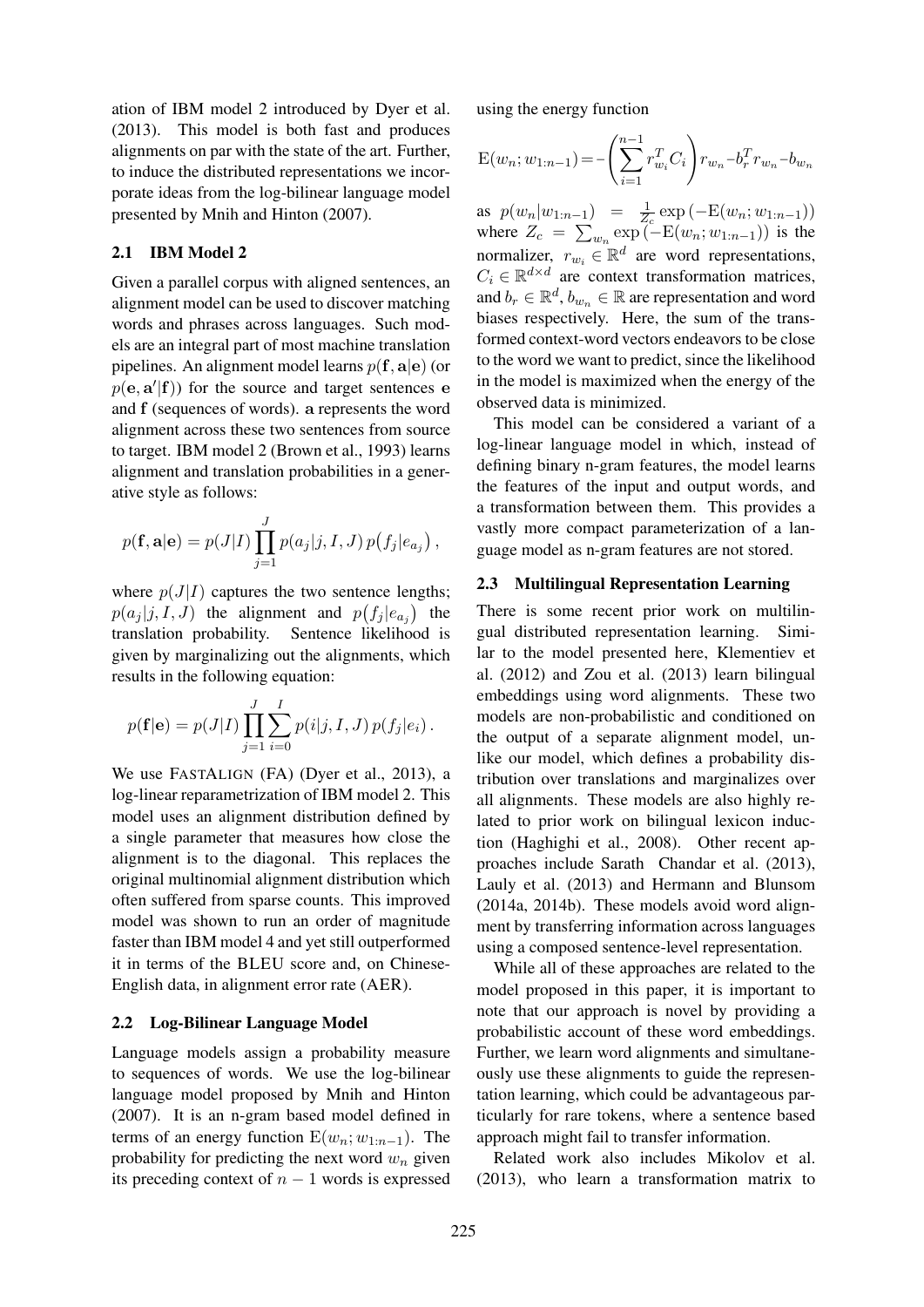reconcile monolingual embedding spaces, in an  $l_2$  norm sense, using dictionary entries instead of alignments, as well as Schwenk et al. (2007) and Schwenk (2012), who also use distributed representations for estimating translation probabilities. Faruqui and Dyer (2014) use a technique based on CCA and alignments to project monolingual word representations to a common vector space.

### 3 Model

Here we describe our distributed word alignment (DWA) model. The DWA model can be viewed as a distributed extension of the FA model in that it uses a similarity measure over distributed word representations instead of the standard multinomial translation probability employed by FA. We do this using a modified version of the log-bilinear language model in place of the translation probabilities  $p(f_i | e_i)$  at the heart of the FA model. This allows us to learn word representations for both languages, a translation matrix relating these vector spaces, as well as alignments at the same time.

Our modifications to the log-bilinear model are as follows. Where the original log-bilinear language model uses context words to predict the next word—this is simply the distributed extension of an n-gram language model—we use a word from the source language in a parallel sentence to predict a target word. An additional aspect of our model, which demonstrates its flexibility, is that it is simple to include further context from the source sentence, such as words around the aligned word or syntactic and semantic annotations. In this paper we experiment with a transformed sum over k context words to each side of the aligned source word. We evaluate different context sizes and report the results in Section 5. We define the energy function for the translation probabilities to be

$$
E(f, e_i) = -\left(\sum_{s=-k}^{k} r_{e_{i+s}}^T T_s\right) r_f - b_r^T r_f - b_f
$$
 (1)

where  $r_{e_i}, r_f \in \mathbb{R}^d$  are vector representations for source and target words  $e_{i+s} \in V_E, f \in V_F$  in their respective vocabularies,  $T_s \in \mathbb{R}^{d \times d}$  is the transformation matrix for each surrounding context position,  $b_r \in \mathbb{R}^d$  are the representation biases, and  $b_f \in \mathbb{R}$  is a bias for each word  $f \in V_F$ .

The translation probability is given by  $p(f|e_i)$  =  $\frac{1}{Z_{e_i}} \exp(-E(f, e_i)), \quad \text{where}$  $Z_{e_i} = \sum_f \exp(-E(\vec{f}, e_i))$  is the normalizer.

In addition to these translation probabilities, we

have parameterized the translation probabilities for the null word using a softmax over an additional weight vector.

#### 3.1 Class Factorization

We improve training performance using a class factorization strategy (Morin and Bengio, 2005) as follows. We augment the translation probability to be  $p(f|e) = p(c_f|e)p(f|c_f, e)$  where  $c_f$ is a unique predetermined class of  $f$ ; the class probability is modeled using a similar log-bilinear model as above, but instead of predicting a word representation  $r_f$  we predict the class representation  $r_{c_f}$  (which is learned with the model) and we add respective new context matrices and biases. Note that the probability of the word  $f$  depends on *both* the class and the given context words: it is normalized only over words in the class  $c_f$ .

In our training we create classes based on word frequencies in the corpus as follows. Considering words in the order of their decreasing frequency, we add word types into a class until the total frequency of the word types in the currently considered class is less than  $\frac{\text{total tokens}}{\sqrt{|V_F|}}$  and the class size is less than  $\sqrt{|V_F|}$ . We have found that the maximal class size affects the speed the most.

### 4 Learning

The original FA model optimizes the likelihood using the expectation maximization (EM) algorithm where, in the M-step, the parameter update is analytically solvable, except for the  $\lambda$  parameter (the diagonal tension), which is optimized using gradient descent (Dyer et al., 2013). We modified the implementations provided with CDEC (Dyer et al., 2010), retaining its default parameters.

In our model, DWA, we optimize the likelihood using the EM as well. However, while training we fix the counts of the E-step to those computed by FA, trained for the default 5 iterations, to aid the convergence rate, and optimize the M-step only. Let  $\theta$  be the parameters for our model. Then the gradient for each sentence is given by

$$
\frac{\partial}{\partial \theta} \log p(\mathbf{f}|\mathbf{e}) =
$$
\n
$$
\sum_{k=1}^{J} \sum_{l=0}^{I} \left[ \frac{p(l|k, I, J) p(f_k|e_l)}{\sum_{i=0}^{I} p(i|k, I, J) p(f_k|e_i)} \right]
$$
\n
$$
\cdot \frac{\partial}{\partial \theta} \log(p(l|k, I, J) p(f_k|e_l))
$$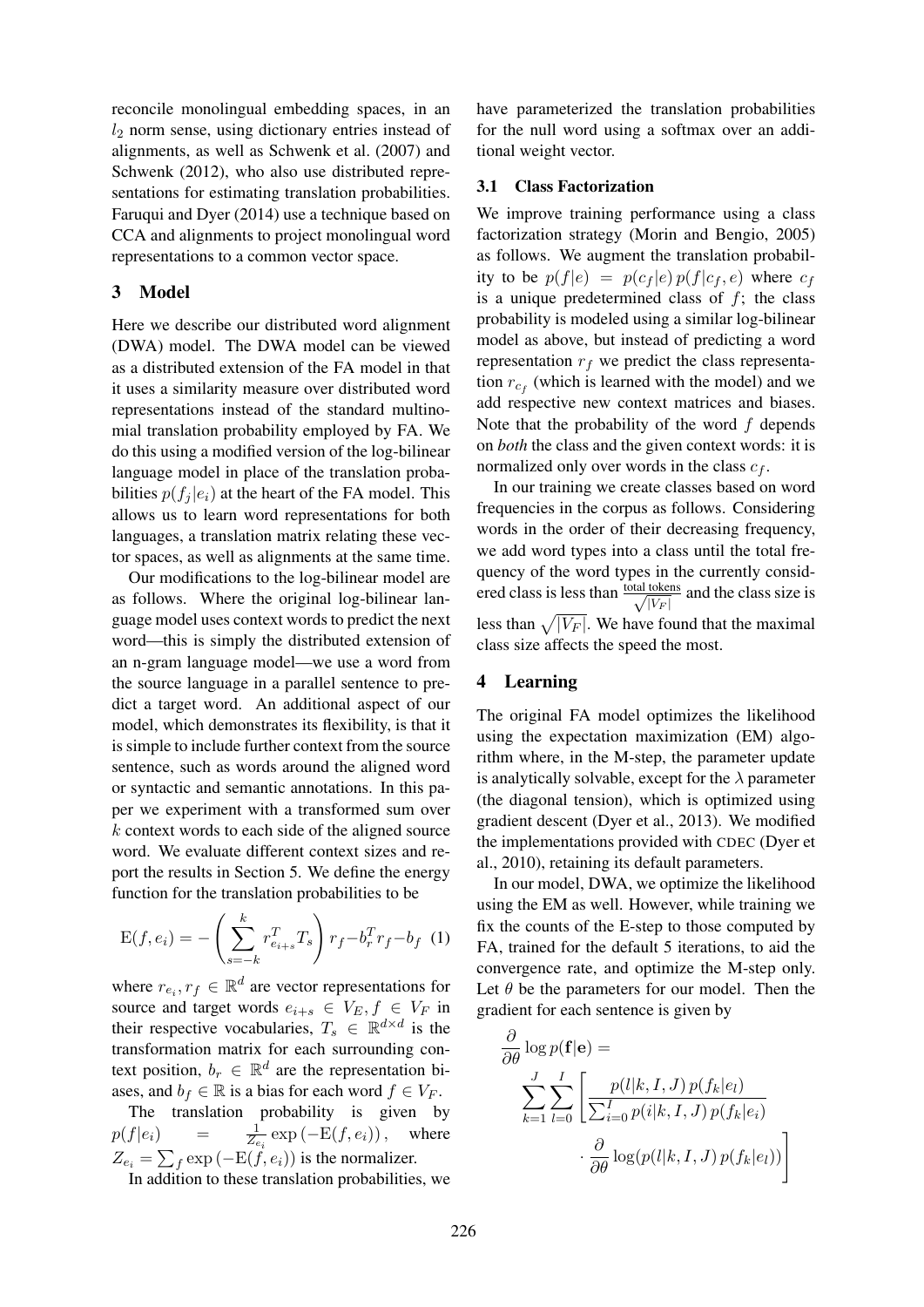where the first part are the counts from the FA model and second part comes from our model.

We compute the gradient for the alignment probabilities in the same way as in the FA model, and the gradient for the translation probabilities using back-propagation (Rumelhart et al., 1986). For parameter update, we use ADAGRAD as the gradient descent algorithm (Duchi et al., 2011).

# 5 Experiments

We first evaluate the alignment error rate of our approach, which establishes the model's ability to both learn alignments as well as word representations that explain these alignments. Next, we use a cross-lingual document classification task to verify that the representations are semantically useful. We also inspect the embedding space qualitatively to get some insight into the learned structure.

# 5.1 Alignment Evaluation

We compare the alignments learned here with those of the FASTALIGN model which produces very good alignments and translation BLEU scores. We use the same language pairs and datasets as in Dyer et al. (2013), that is the FBIS Chinese-English corpus, and the French-English section of the Europarl corpus (Koehn, 2005). We used the preprocessing tools from CDEC and further replaced all unique tokens with UNK. We trained our models with 100 dimensional representations for up to 40 iterations, and the FA model for 5 iterations as is the default.

Table 1 shows that our model learns alignments on part with those of the FA model. This is in line with expectation as our model was trained using the FA expectations. However, it confirms that the learned word representations are able to explain translation probabilities. Surprisingly, context seems to have little impact on the alignment error, suggesting that the model receives sufficient information from the aligned words themselves.

### 5.2 Document Classification

A standard task for evaluating cross-lingual word representations is document classification where training is performed in one and evaluation in another language. This tasks require semantically plausible embeddings (for classification) which are valid across two languages (for the semantic transfer). Hence this task requires more of the word embeddings than the previous task.

| Languages | Model |            |            |
|-----------|-------|------------|------------|
|           | FA    | <b>DWA</b> | <b>DWA</b> |
|           |       | $k=0$      | $k=3$      |
| ZH EN     | 49.4  | 48.4       | 48.7       |
| EN ZH     | 44.9  | 45.3       | 45.9       |
| FR EN     | 17.1  | 17.2       | 17.0       |
| EN FR     | 16.6  | 16.3       | 16.1       |

Table 1: Alignment error rate (AER) comparison, in both directions, between the FASTAL-IGN (FA) alignment model and our model (DWA) with  $k$  context words (see Equation 1). Lower numbers indicate better performance.

We mainly follow the setup of Klementiev et al. (2012) and use the German-English parallel corpus of the European Parliament proceedings to train the word representations. We perform the classification task on the Reuters RCV1/2 corpus. Unlike Klementiev et al. (2012), we do not use that corpus during the representation learning phase. We remove all words occurring less than five times in the data and learn 40 dimensional word embeddings in line with prior work.

To train a classifier on English data and test it on German documents we first project word representations from English into German: we select the most probable German word according to the learned translation probabilities, and then compute document representations by averaging the word representations in each document. We use these projected representations for training and subsequently test using the original German data and representations. We use an averaged perceptron classifier as in prior work, with the number of epochs (3) tuned on a subset of the training set.

Table 2 shows baselines from previous work and classification accuracies. Our model outperforms the model by Klementiev et al. (2012), and it also outperforms the most comparable models by Hermann and Blunsom (2014b) when training on German data and performs on par with it when training on English data. $<sup>1</sup>$  It seems that our model</sup> learns more informative representations towards document classification, even without additional monolingual language models or context information. Again the impact of context is inconclusive.

<sup>&</sup>lt;sup>1</sup> From Hermann and Blunsom (2014a, 2014b) we only compare with models equivalent with respect to embedding dimensionality and training data. They still achieve the state of the art when using additional training data.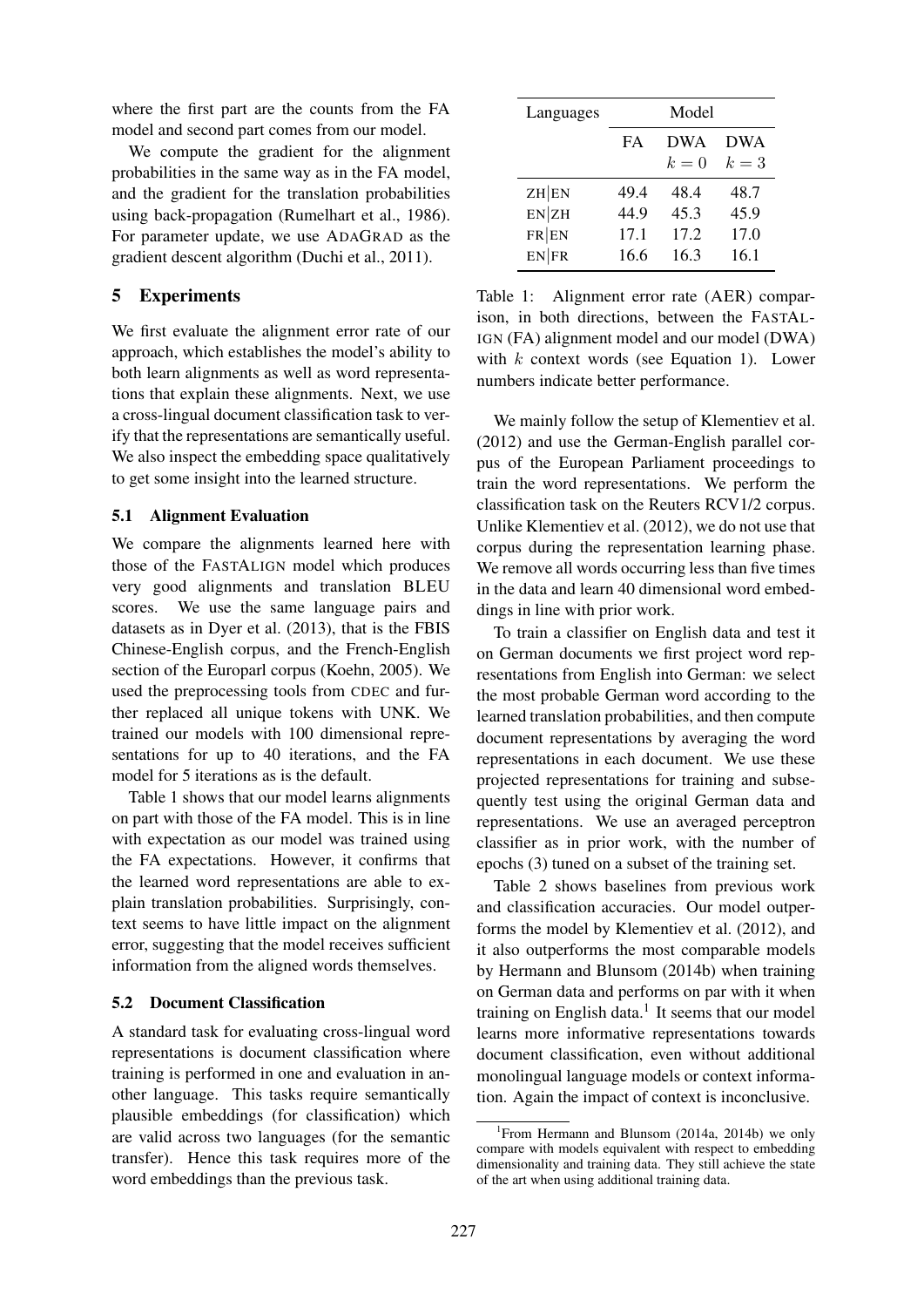| Model             | $en \rightarrow de$ | $de \rightarrow en$ |
|-------------------|---------------------|---------------------|
| Majority class    | 46.8                | 46.8                |
| Glossed           | 65.1                | 68.6                |
| MT                | 68.1                | 67.4                |
| Klementiev et al. | 77.6                | 71.1                |
| <b>BiCVM ADD</b>  | 83.7                | 71.4                |
| <b>BiCVM BI</b>   | 83.4                | 69.2                |
| DWA $(k=0)$       | 82.8                | 76.0                |
| DWA $(k=3)$       | 83.1                | 75.4                |

Table 2: Document classification accuracy when trained on 1,000 training examples of the RCV1/2 corpus (train→test). Baselines are the majority class, glossed, and MT (Klementiev et al., 2012). Further, we are comparing to Klementiev et al. (2012), BiCVM ADD (Hermann and Blunsom, 2014a), and BiCVM BI (Hermann and Blunsom, 2014b).  $k$  is the context size, see Equation 1.

#### 5.3 Representation Visualization

Following the document classification task we want to gain further insight into the types of features our embeddings learn. For this we visualize word representations using t-SNE projections (van der Maaten and Hinton, 2008). Figure 1 shows an extract from our projection of the 2,000 most frequent German words, together with an expected representation of a translated English word given translation probabilities. Here, it is interesting to see that the model is able to learn related representations for words *chair* and *ratspräsidentschaft* (presidency) even though these words were not aligned by our model. Figure 2 shows an extract from the visualization of the 10,000 most frequent English words trained on another corpus. Here again, it is evident that the embeddings are semantically plausible with similar words being closely aligned.

#### 6 Conclusion

We presented a new probabilistic model for learning bilingual word representations. This distributed word alignment model (DWA) learns both representations and alignments at the same time. We have shown that the DWA model is able to learn alignments on par with the FASTALIGN alignment model which produces very good alignments, thereby determining the efficacy of the learned representations which are used to calculate



Figure 1: A visualization of the expected representation of the translated English word *chair* among the nearest German words: words never aligned (green), and those seen aligned (blue) with it.



Figure 2: A cluster of English words from the 10,000 most frequent English words visualized using t-SNE. Word representations were optimized for  $p(\text{zh}|\text{en})$   $(k = 0)$ .

word translation probabilities for the alignment task. Subsequently, we have demonstrated that our model can effectively be used to project documents from one language to another. The word representations our model learns as part of the alignment process are semantically plausible and useful. We highlighted this by applying these embeddings to a cross-lingual document classification task where we outperform prior work, achieve results on par with the current state of the art and provide new state-of-the-art results on one of the tasks. Having provided a probabilistic account of word representations across multiple languages, future work will focus on applying this model to machine translation and related tasks, for which previous approaches of learning such embeddings are less suited. Another avenue for further study is to combine this method with monolingual language models, particularly in the context of semantic transfer into resource-poor languages.

#### Acknowledgements

This work was supported by a Xerox Foundation Award and EPSRC grant number EP/K036580/1. We acknowledge the use of the Oxford ARC.